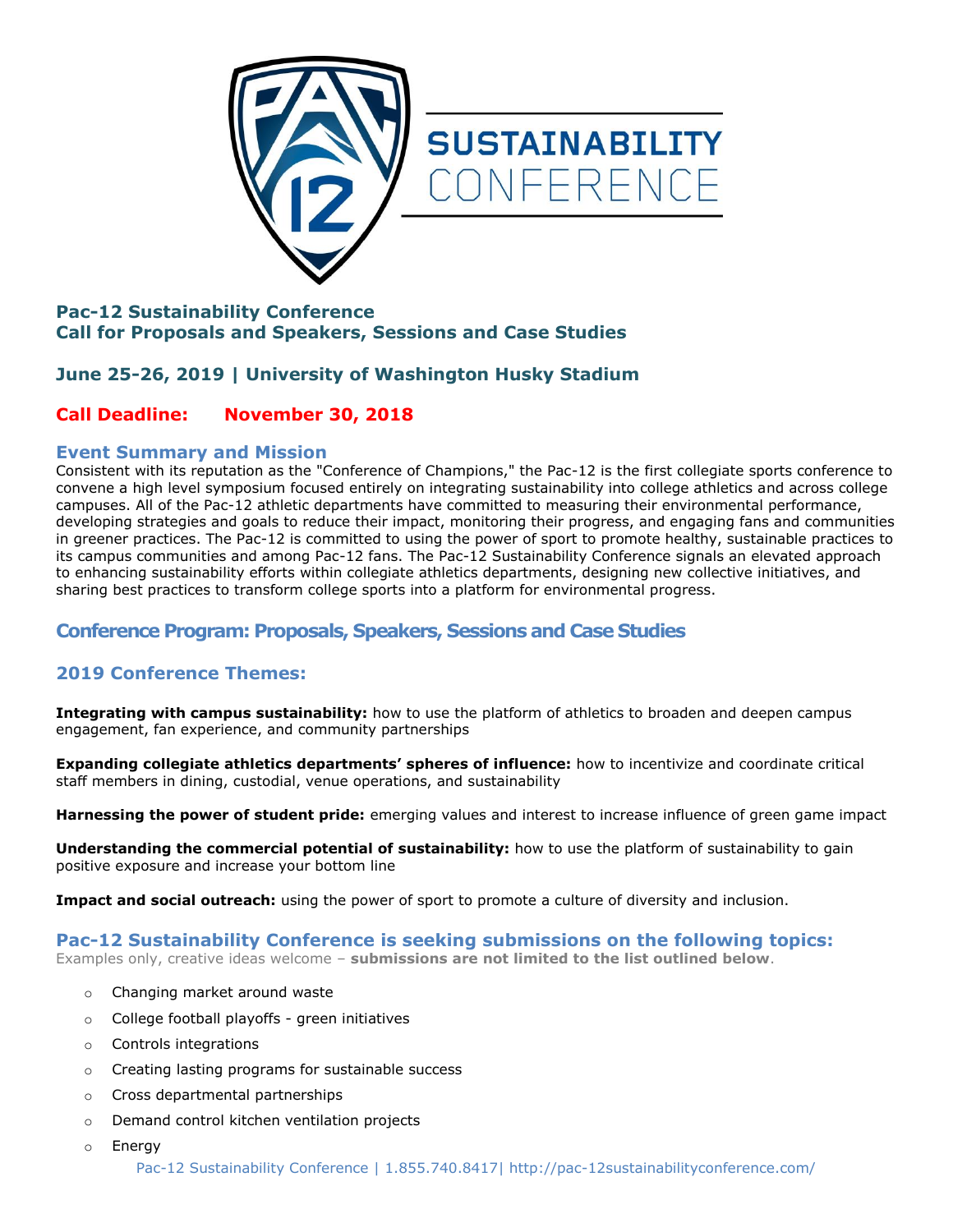

# **SUSTAINABILITY** CONFERENCE

- o Equity and social justice
- Facilities, energy, operations
- Fan culture
- o Focus on REDUCE & REUSE rather than just recycling
- o Green games
- o Green tailgating
- o How sports sustainability can include under-privileged groups
- o How universities can enhance sustainability message to fans
- o How to incorporate sustainability while keeping it cost effective
- o How to include more athletes in the sports sustainability movement
- o LEEDs buildings on campuses
- o Moving past waste -- think bigger
- o Pac-12 impact/ social justice
- o Social equity side of sustainability
- o Solar initiatives
- Student athlete involvement in sustainability initiatives
- o Student athletes driving sustainable leadership
- o Sustainable culture as a whole
- o Technologies that reduce kWh consumption
- $\circ$  The business case rights holders showcase economic benefits/driver of sustainability
- o Water
- o Zero waste

#### **Pac-12 Sustainability Conference is seeking the following SESSION TYPES:**

*Please note that this is an outline of successful past session types - creative ideas and thinking out of the box is welcome. Submissions are not limited to the session types outlined below.*

**Solutions-Driven Workshop Style Sessions** Built to explore issues in greater depth, workshop attendees will experiment with new modes of thinking and formulate the application of presented strategies to address relevant and persistent issues. These workshops are highly interactive and aimed to provide actionable next steps.

**Best Practice Presentations** - Featuring emerging best sports sustainability practices in operations, marketing and sponsorships, campus wide impact and student engagement.

**Group Facilitated Discussions** - Moderators will introduce the theme and set up problem statements for discussion. Each roundtable will be assigned one problem statement with group-led conversations and thought provoking discussions to drive solutions for the problem statements. To summarize, participants will come together and share their solutions to the problems and moderators will recap discussions. A Report will be distributed to recap actionable steps for post-event implementation.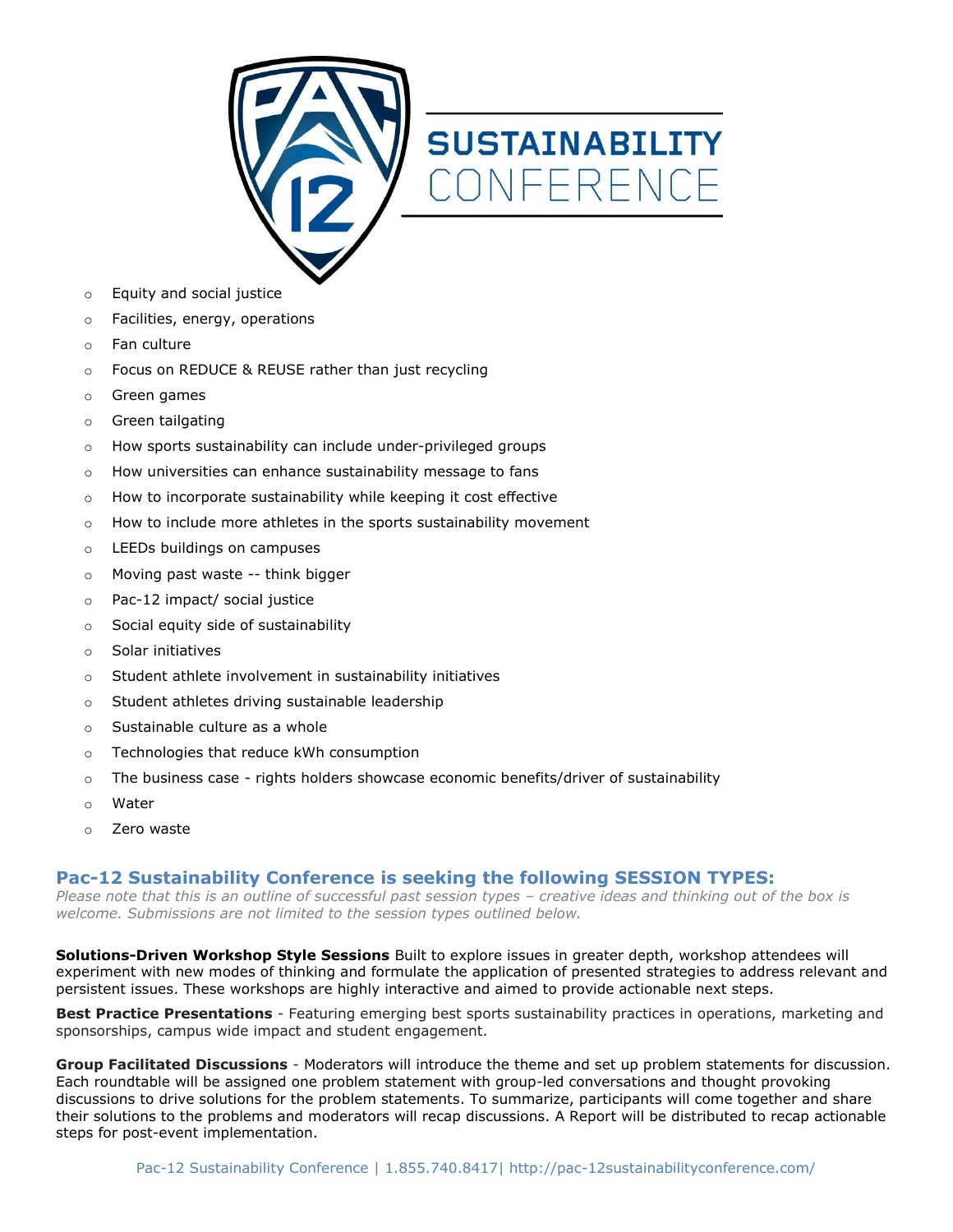

**Workshops** - information-intensive session aimed to provide tactical knowledge of how-tos and actionable next steps. Attendees should leave with a list of tools and resources and action plans in hand that include in depth learning and dialogue.

**Poster Session** - showcase a range of ongoing sustainability projects and research throughout the Pac-12 via visual presentation allowing viewers to learn on their own while the presenter discusses particular points in one-on-one or small group conversations.

#### **Case Study/Speakers** (for inclusion as a part of a session or panel)

Pac-12 seeks new and original case studies to share leadership stories relevant to our themes, including athletics sustainability operations, leveraging sports to increase campus sustainability impacts, and engaging students in sports sustainability.

**Panel Sessions –** Oprah-style sessions featuring a Moderator (also a speaker/case study, leads the discussion) and 3-4 case studies/speakers to share/demonstrate best practices with the audience. Opening remarks/presentation (optional) followed by moderator-driver question and answers (determined in advance) with 10-15 minutes audience question and answer session to conclude the session.

**Storytelling –** Impromptu style storytelling formation that is entertaining and engaging. Each storyteller will have 10 minutes on stage to "narrate" his/her story of breaking the rules to make sustainability a key part of their business as usual plus all the bumps and bruises along the way to success.

#### **Submission Requirements:**

For all of the above proposals, please submit the following in our **[online submission form.](https://docs.google.com/forms/d/e/1FAIpQLSfla57oejkE5lkjbzKBZCVr05r1K_BSrBzf-FQ1V_Eqo-uEJg/viewform?usp=sf_link)** 

- o **Title** 20 words maximum
- o **Session Type**
- o **Abstract** 500 words maximum
- o **Session Outline** 200 words maximum. Please include description of content, proposed timing breakdown and interactive learning examples. Preference will be given to session formats that emphasize creativity and adult learning principles.
- o **Submitter's Contact Information** The "submitter" is the individual completing the online form, and who will be available to answer any logistical questions about the submission, regardless of whether they are the proposed speaker/presenter.
- o **Relevant Audience(s)** Content should be targeted to Pac-12 Sustainability Conference sustainability/athletics department decision-maker audience
- o **Learning Objectives** Please list 3‐4 lessons/insights the audience will take away from your presentation and be able to use in their work
- o **Speaker Details** Including name, affiliation, professional title, email address & phone number, bio (100‐250 words), and 1-3 examples of speaking experience (event, presentation title, length, date, and audience size)